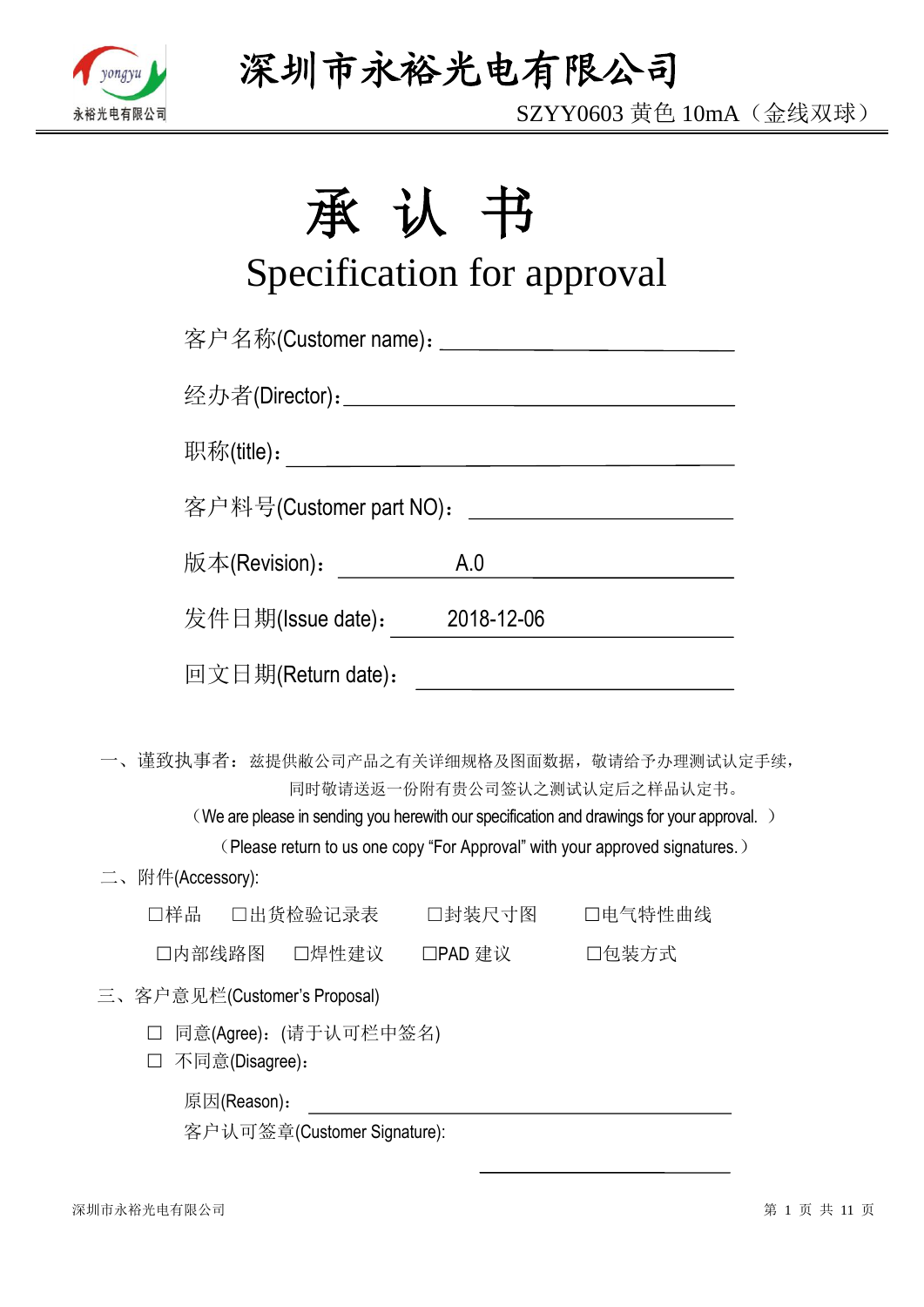

# SZYY0603 黄色 10mA(金线双球)

# **1.** 产品描述**/ Features**

- 外观尺寸/ Package ( L/W/H ) : 1.6\*0.8\*0.6 mm
- 颜色/ Color: 黄光 / Yellow light
- 胶体/ Lens: 透明平面胶体/ Transparent planar colloid
- EIA规范标准包装/ EIA STD Package
- **●** 环保产品,符合ROHS要求/Meet ROHS, Green Product
- 适用于自动贴片机/ Compatible With SMT Automatic Equipment
- 适用于红外线回流焊制程/ Compatible With Infrared Reflow Solder Process

### **2 .** 外形尺寸及建议焊盘尺寸**/ Package Profile & Soldering PAD Suggested**



注/ Notes: 1. 单位 : 毫米(mm)/ All dimensions are in millimeters 2. 公差: 如无特别标注则为±0.1 mm Tolerance is ±0.10 mm unless otherwise noted

### **3.** 建议焊接温度曲线 **/ Soldering Profile Suggested**

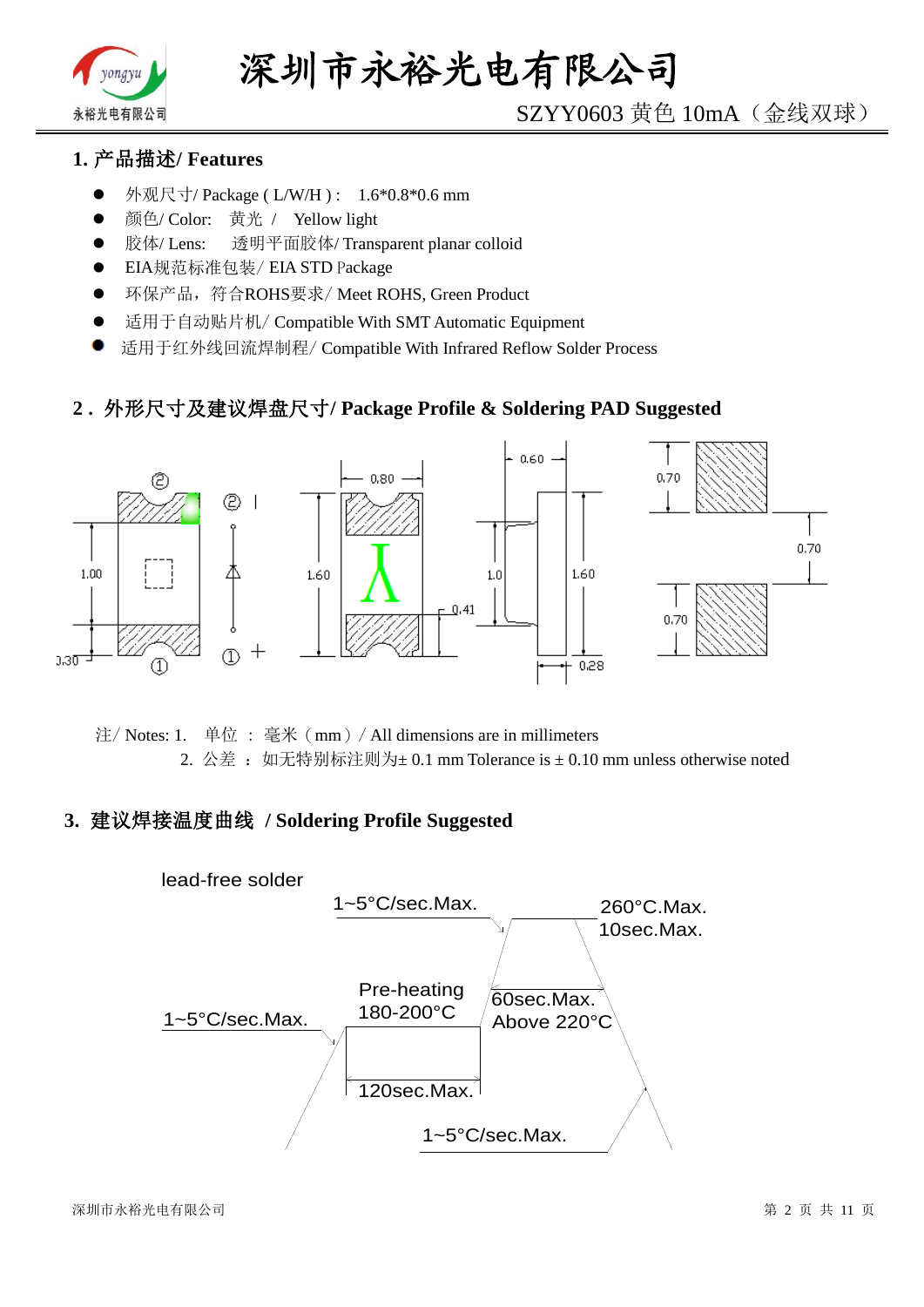

SZYY0603 黄色 10mA(金线双球)

# **4.** 最大绝对额定值/ **Absolute Maximum Ratings** (**Ta=25**℃)

| 数/ Parameter<br>参                                  | 符号Symbol    | 最大额定值/Rating                                                             | 单 位/ Unit |
|----------------------------------------------------|-------------|--------------------------------------------------------------------------|-----------|
| 消耗功率/ Power Dissipation                            | Pd          | 40                                                                       | mW        |
| 最大脉冲电流/ Peak Forward Current<br>(1/10占空比, 0.1ms脉宽) | <b>IFP</b>  | 60                                                                       | mA        |
| 正向直流工作电流/DC Forward Current                        | IF          | 25                                                                       | mA        |
| 反向电压/Backward Voltage                              | <b>VR</b>   | 5                                                                        | V         |
| 工作温度范围<br><b>Operating Temperature Range</b>       | Topr        | $-40\degree C$ ~ +85 $\degree C$                                         |           |
| 存储温度范围<br><b>Storage Temperature Range</b>         | <b>Tstg</b> | $-40\degree C$ $\sim +85\degree C$                                       |           |
| 焊接条件<br>Soldering Condition                        | <b>Tsol</b> | 回流焊/ Reflow soldering : 260 °C , 10s<br>手动焊/ Hand soldering : 300 °C, 3s |           |
| 抗静电能力<br><b>Electrostatic Discharge</b>            | <b>ESD</b>  |                                                                          | V         |

# 5.光电参数/ **Electrical Optical Characteristics** (**Ta=25**℃)

| 参数<br><b>Parameter</b>          | 符号<br><b>Symbol</b> | 最小值<br>Min. | 代表值<br>Typ. | 最大值<br>Max. | 单位<br>Unit              | 测试条件<br><b>Test Condition</b> |
|---------------------------------|---------------------|-------------|-------------|-------------|-------------------------|-------------------------------|
| 光强<br>Light Intensity           | IV                  | 70          |             | 175         | mcd                     | $IF = 20mA$                   |
| 半光强视角<br>Viewing Angle          | $2\theta$ 1/2       |             | 120         |             | $\deg$                  | $IF = 20mA$                   |
| 主波长<br>Dominant Wavelength      | $\lambda$ d         | 584         |             | 594         | nm                      | $IF = 20mA$                   |
| 峰值波长<br>Peak Wavelength         | $\lambda p$         | 586         |             | 596         | nm                      | $IF = 20mA$                   |
| 正向电压<br><b>Forward Voltage</b>  | <b>VF</b>           | 1.8         |             | 2.4         | $\overline{\mathsf{V}}$ | $IF = 10mA$                   |
| 反向电压<br><b>Backward Voltage</b> | IR                  |             |             | 5           | $\mu A$                 | $VR = 5V$                     |
| 半波宽<br>Spectral Line Half-Width | Δλ                  |             | 20          |             | nm                      | $IF = 20mA$                   |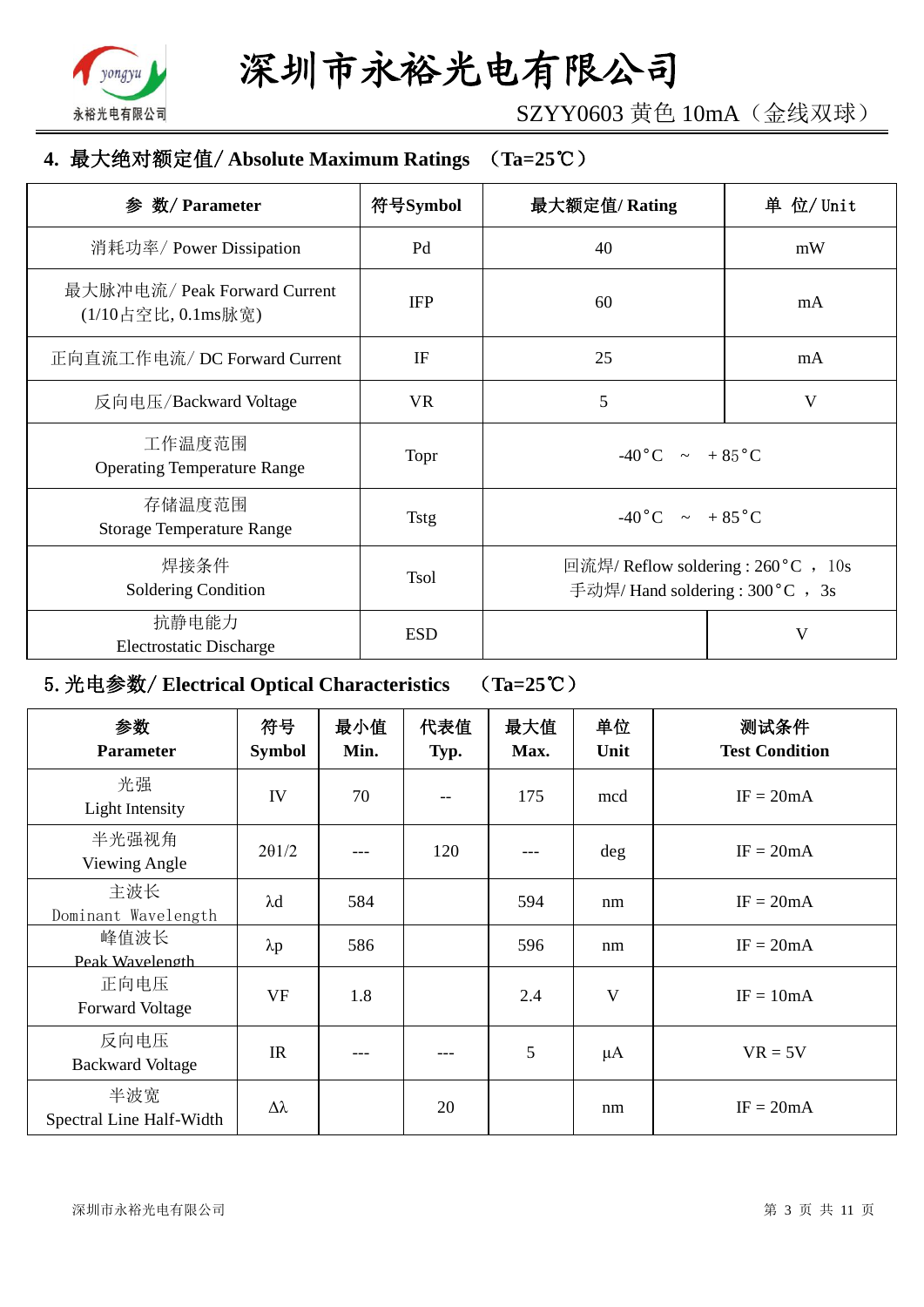

# **6.** 光电参数分 **BIN** 规格**/Photoelectric parameters are divided into BIN sprcifications**

#### 6.1.亮度分 **BIN** 规格**/Bin Range of Luminous Intensity**

| <b>Bin</b>      | Min | <b>Max</b>     | Unit | <b>Condition</b> |
|-----------------|-----|----------------|------|------------------|
| P18             | 70  | $Q \leq$<br>റാ |      |                  |
| P <sub>19</sub> | 85  | 100            |      |                  |
| P <sub>20</sub> | 100 | 120            | mcd  | IF $=20mA$       |
| P <sub>21</sub> | 120 | 145            |      |                  |
| P <sub>22</sub> | 145 | .75            |      |                  |

Notes: Tolerance of Luminous Intensity:  $\pm 10\%$ 

#### 6.2.电压分 **BIN** 规格**/ Bin Range of Forward Voltgae**

| <b>Bin</b> | Min | <b>Max</b> | Unit | <b>Condition</b> |
|------------|-----|------------|------|------------------|
| <b>VE</b>  | 1.8 | 1.9        |      |                  |
| VF         | 1.9 | 2.0        |      |                  |
| VG         | 2.0 | 2.1        | T 7  | $IF = 20mA$      |
| VH         | 2.1 | 2.2        |      |                  |
| VI         | 2.2 | 2.3        |      |                  |
| VJ         | 2.3 | 2.4        |      |                  |

Notes: Tolerance of Forward Voltage: ±0.05V

#### 6.3.波长分 **BIN** 规格**/ Bin Range of Wavelength**

| <b>Bin</b> | Min | <b>Max</b> | Unit | <b>Condition</b> |
|------------|-----|------------|------|------------------|
| Y3         | 584 | 586        |      |                  |
| Y4         | 586 | 588        |      |                  |
| Y5         | 588 | 590        | nm   | $IF = 20mA$      |
| Y6         | 590 | 592        |      |                  |
| Y7         | 592 | 594        |      |                  |

Notes: Tolerance of Wavelength: ±1nm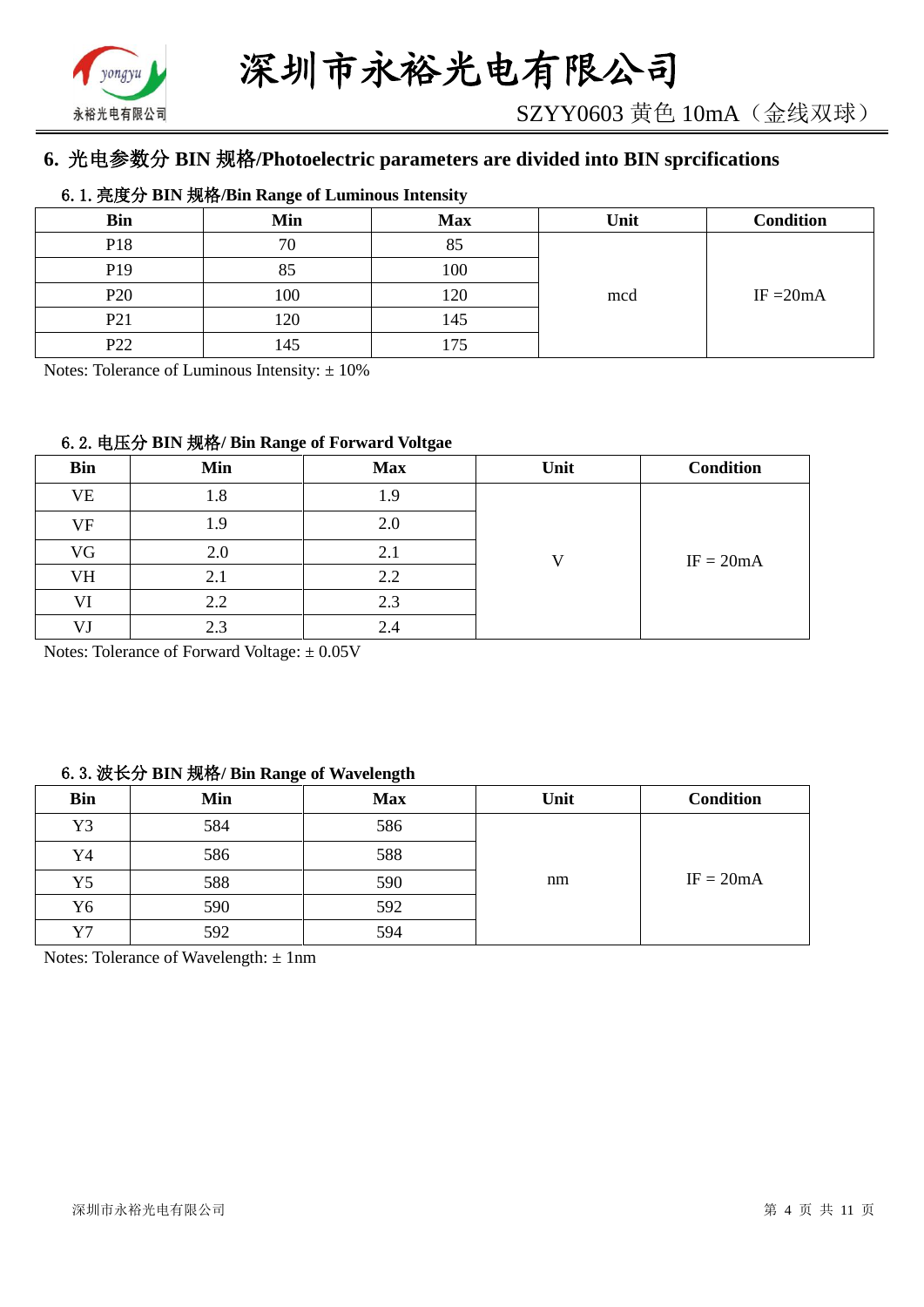

# 7.光电参数代表值特征曲线/ **Typical Electrical-Optical Characteristics Curves**





相对光强与环境温度特性曲线 Relative Intensity VS. Ambient Temperature (Ta=25°C)





80

70

90

100



相对光强与电流特性曲线

Relative Intensity VS. Forward Current (Ta=25°C)

辐射特性曲线 Diagram characteristics of radiation  $10^{\circ}$  $40^{\circ}$  $20$ <sup>\*</sup>  $\mathbf{u}^*$ วก Ta=25°C 50 60  $70$ 80 90 កាំគ  $\overline{0.6}$  $\overline{20}$  $40^{\circ}$  $60^{\circ}$  $\overline{80}$  $100*$  $\frac{1}{2}$ 0.

深圳市永裕光电有限公司 第 5 页 共 11 页

 $\,0\,$ 

 $10$ 

20

30

 $40$ 

50

Ambient Temperature Ta (°C)

60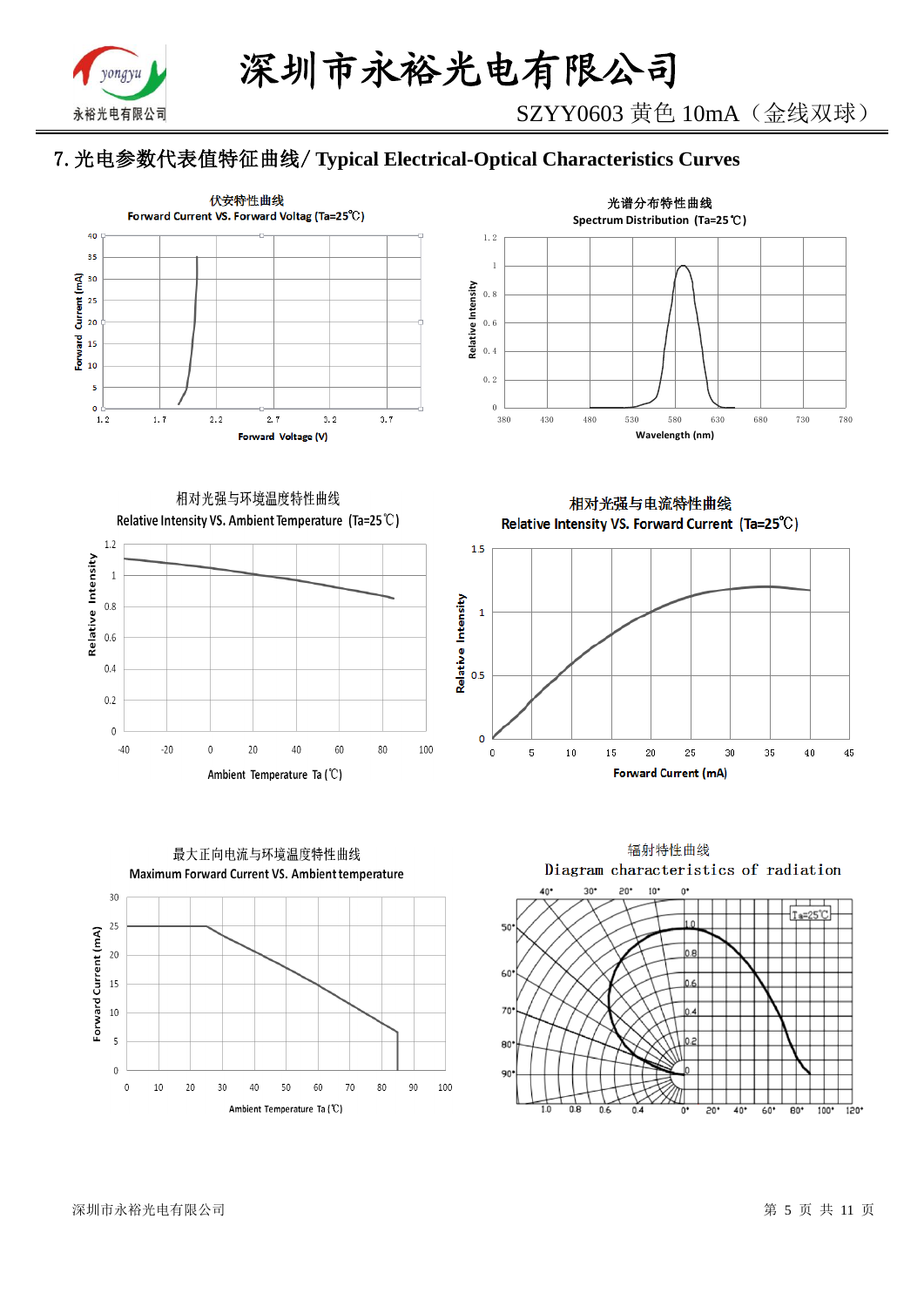

SZYY0603 黄色 10mA(金线双球)

# 8.包装载带与圆盘尺寸/ **Reel And Tape Dimensions**

包装数量:**4000 pcs/**卷 **Packing quantity: 4000 PCS/rolls**



注/ Notes: 1. 尺寸单位为毫米(mm)/ All dimensions are in millimeters. 2. 尺寸公差是±0.1mm/ Tolerance is ± 0.1 mm unless otherwise noted.

# **9.**标签及标识**/ Label Explanation**:





The label Anti-static, moisture-proof aluminum foil bag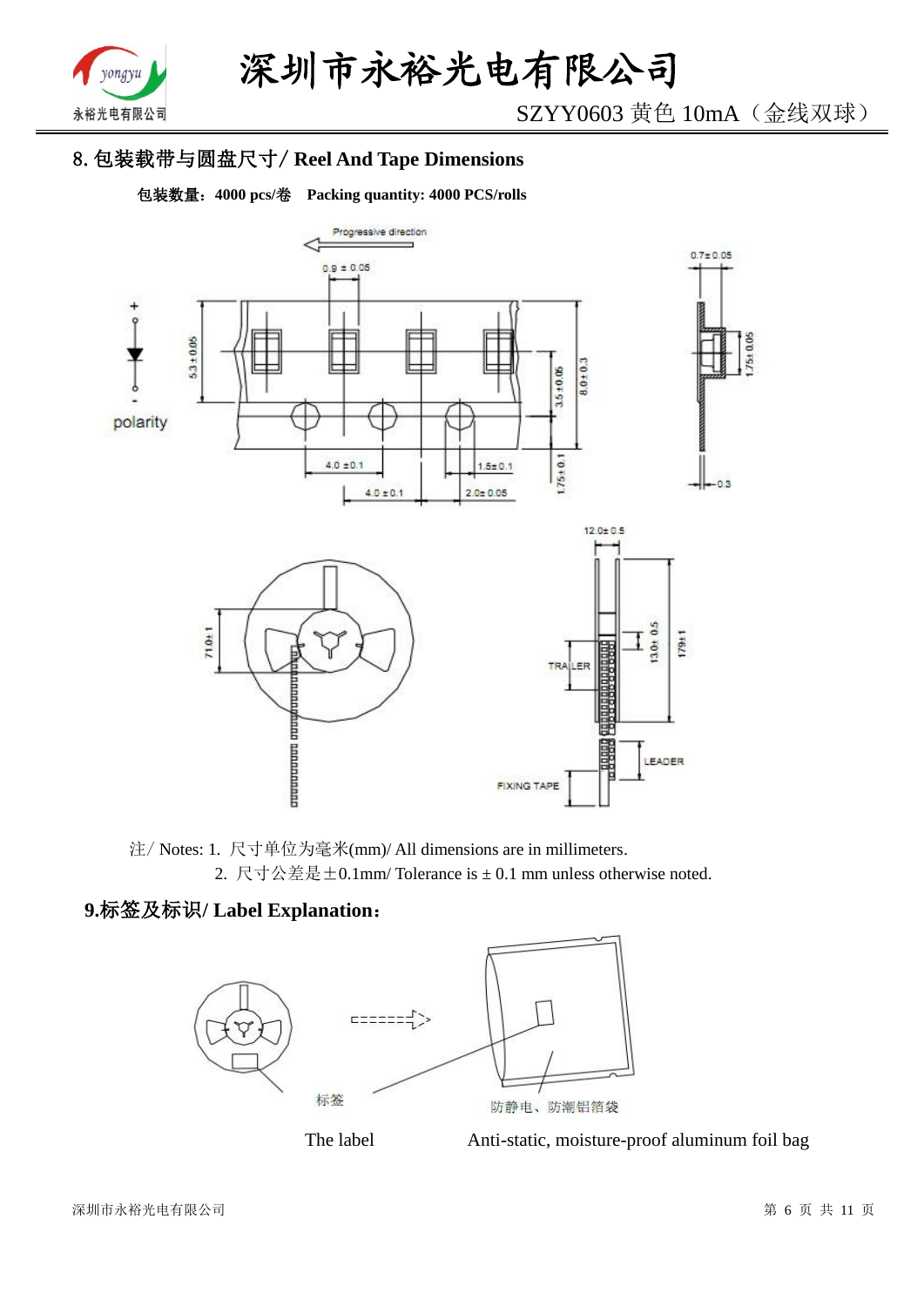

SZYY0603 黄色 10mA(金线双球)

# 10.信赖性测试项目及条件/Reliability Test Items And Conditions

| 测试项目<br><b>Test Item</b>         | Ref. Standard<br>参考标准 | Test Condition<br>测试条件                | Time<br>时间    | Quantity<br>数量 | Accepted/Rejected<br>接收/拒收 |
|----------------------------------|-----------------------|---------------------------------------|---------------|----------------|----------------------------|
| Reflow<br>回流焊                    | JESD22-B106           | $Temp:255^{\circ}C$ max<br>$T=10$ sec | 2times        | 22             | 0/1                        |
| Thermal Shock<br>冷热冲击            | JESD22-A106           | $-40^{\circ}$ C 15min<br>100℃ 15min   | 300<br>cycles | 22             | 0/1                        |
| High Temperature Storage<br>高温保存 | JESD22-A103           | Temp: $100^{\circ}$ C                 | $1000$ Hrs.   | 22             | 0/1                        |
| Low Temperature Storage<br>低温保存  | JESD22-A119           | Temp: $-40^{\circ}$ C                 | $1000$ Hrs.   | 22             | 0/1                        |
| Life Test<br>常温通电                | JESD22-A108           | Ta= $25^{\circ}$ C<br>$IF = 20mA$     | $1000$ Hrs.   | 22             | 0/1                        |

# 失效判定标准 Criteria For Judging Damage

| <b>Test Items</b><br>项目        | <b>Symbol</b><br>符号 | <b>Test Condition</b><br>测试条件 | <b>Judging For Damage</b><br>判定标准 |                    |
|--------------------------------|---------------------|-------------------------------|-----------------------------------|--------------------|
|                                |                     |                               | Min. 最小                           | Max. 最大            |
| <b>Forward Voltage</b><br>正向电压 | VF                  | $IF = 20mA$                   |                                   | $U.S.L^*$ ) $x1.1$ |
| <b>Reverse Current</b><br>漏电流  | $_{\rm IR}$         | $VR = 5V$                     |                                   | $U.S.L*$ )x2.0     |
| 光强<br>Luminous Intensity       | Mcd                 | $IF = 20mA$                   | $L.S.L*$ ) $x0.7$                 |                    |

U.S.L: Upper standard level 规格上限 L.S.L: Lower standard level 规格下限

> 备注 / Note 信赖性测试基于永裕现有的测试平台 The Reliability tests are based on YONGYU existing test platform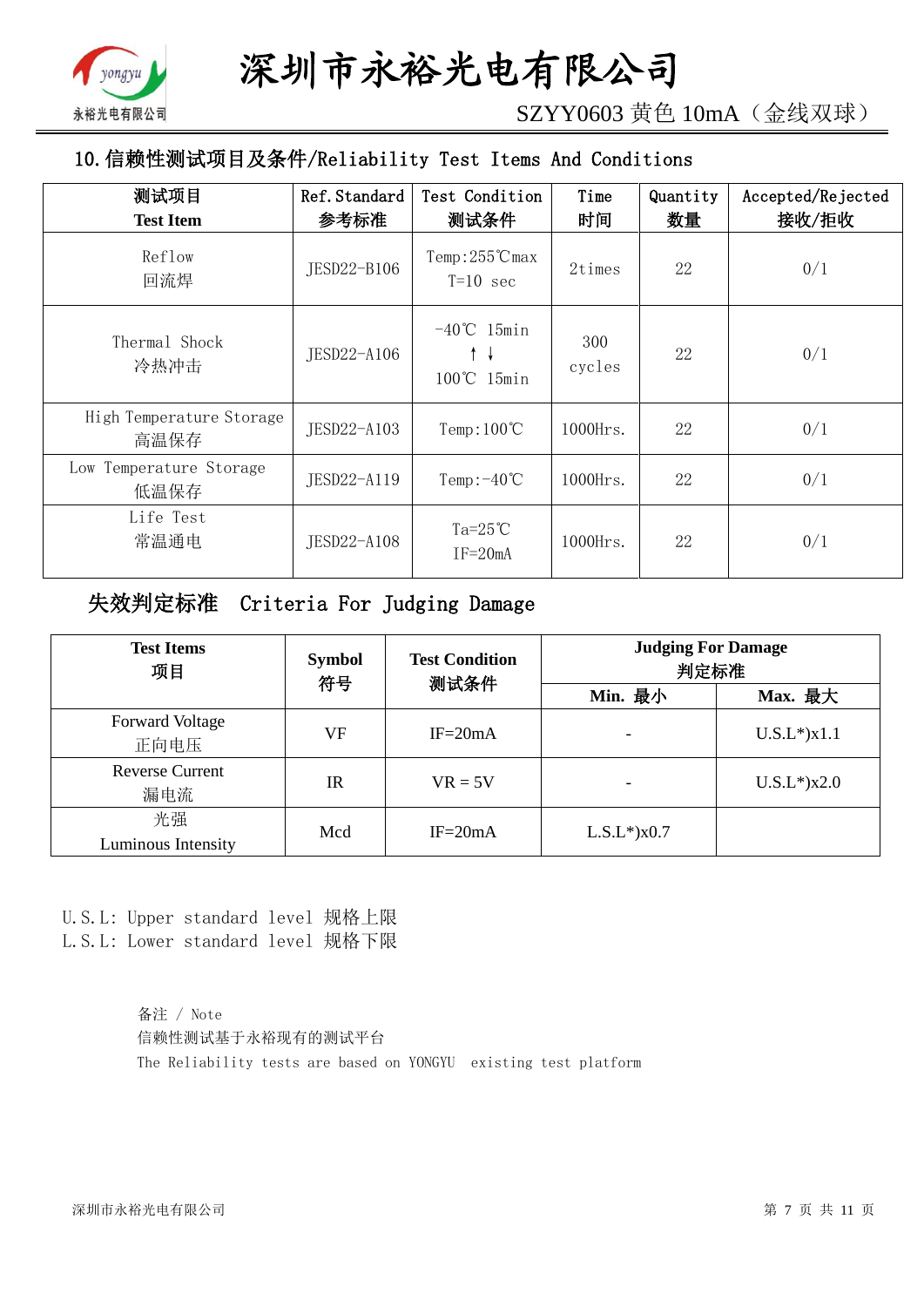

#### 11.注意事项/ **Cautions**:

#### **11.1.** 焊接**/welding**

11.1.1 SMD LED 灌封胶较软,外力易损坏发光面及塑料壳,焊接时要轻拿轻放。

SMD LED is soft and easy to damage the luminous surface and plastic shell by external force. It should be handled lightly when welding

11.1.2 建议使用易洗型的助焊剂,依照回流曲线条件回流焊接,回流次数最多两次,确保 LED 发光面干净, 异物会影响发光颜色。

It is recommended to use soldering flux with tin wash type, reflow soldering according to the condition of reflux curve, reflow twice at most, ensure the LED luminous surface is clean, foreign matter will affect the luminous color。

11.1.3 只建议在修理和重工的情况下使用手工焊接;最高焊接温度不应超过 300 度,且须在 3 秒内完成(手 工焊接只可焊接一次)烙铁最大功率应不超过 25W。

Manual welding is only recommended for repair and heavy industry;The maximum welding temperature should not exceed 300 degrees, and must be completed within 3 seconds (manual welding can only be welded once) soldering iron maximum power should not exceed 25W.

11.1.4 焊接过程中,严禁在高温情况下碰触胶体; 焊接后,禁止对胶体施加外力,禁止弯折 PCB,避免元 件受到撞击。

During the soldering process, do not touch the lens at high temperature, After soldering, any mechanical force on the lens or any excessive vibration shall not be accepted to apply, also the circuit board shall not be bent as well.

11.1.5 请不要将不同 BIN 级的 LED 使用于同一个产品上,否则可能会导致产品的严重色差。

Please do not use different BIN LED on the same product, otherwise it may cause serious color difference.

#### **11.2.** 清洗**/cleaning**

11.2.1 不能用超声波清洗,建议使用异丙醇(isopropyl alcohol)、纯酒精擦拭或浸渍(浸渍不超过 1 分钟) 在室温下放置 15 分钟再使用;清洗后,确保 LED 发光面干净,异物会影响发光颜色。

/No ultrasonic cleaning. It is recommended to use isopropyl alcohol, pure alcohol to wipe or soak, not more than 1 minute, and leave at room temperature for 15 minutes before use. After cleaning, make sure the LED luminous surface is clean and the foreign matter will affect the luminous color。

11.2.2 应避免接触或污染天那水,三氯乙烯、丙酮、硫化物、氮化物、酸、碱、盐类,这些物质会损伤 LED. Avoid touching or contaminating the water, trichloroethylene, acetone, sulfide, nitride, acid, alkali, and salts that can damage leds.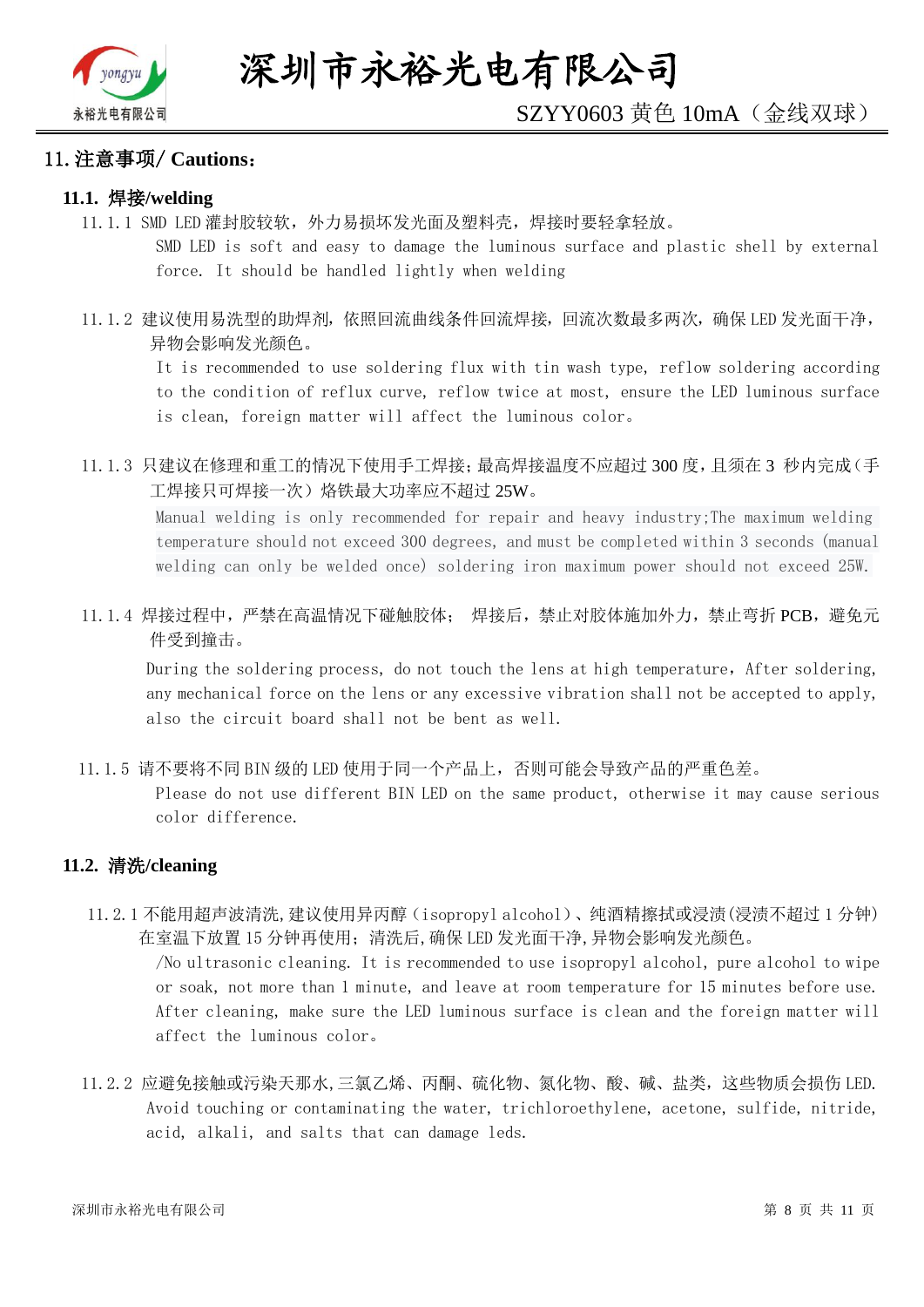

深圳市永裕光电有限公司

# SZYY0603 黄色 10mA(金线双球)

#### **11.3.** 灌封/**enbedment**

11.3.1 挥发性物质会渗透到 LED 内部, 在通电产生光子及热的条件下, 会导致 LED 变色, 进而造成严重 光衰,严禁使用任何对 LED 器件的性能或者可靠性有害的物质或材料,针对特定的用途和使用环 境,建议对所有的物质和材料进行相容性的测试。在贴装 LED 时候,不要使用能产生有机挥发性气 体的粘结剂。

Volatile substances to leach into the LED inside, photons in electricity and heat conditions, will lead to the LED color, thus causing serious droop, it is forbidden to use any of the LED device performance or reliability of harmful substances or materials, for a specific purpose and use of the environment, advice on all the material and the material compatibility test.When attaching LED, do not use adhesive that can produce volatile organic gas.

11.3.2 使用正常灌封胶时,建议先以少量试验,常温点亮 168 小时,确定没有问题再作业。 It is recommended to light up for 168 hours at room temperature for a small amount of test before using normal filling and sealing glue。

#### **11.4.** 保存/**save**

- 11.4.1 打开包装前,LED 应存储在温度 30℃或以下,相对湿度在 RH60%以下,一年内使用。 Before opening the package, LED should be stored in a temperature 30 ℃ or below, under RH60 % relative humidity, used in a year。
- 11.4.2 LED 是湿度敏感元件,为避免元件吸湿,打开包装后,LED 应在温度 30℃或以下,相对湿度在 60%以 内,使用时间 7 天。LED 吸潮后,回流焊时可能裂胶,影响发光颜色.对于未使用的散件,请去潮处理 (卷装品:烘烤 60℃±5℃/24H;散装品:烘烤 105℃±5℃/1H),然后再用铝箔袋密封后保存或者 储存在氮气防潮柜内。

LED is humidity sensitive element, element to avoid moisture absorption, after open the packing, the LED should be in temperature 30 ℃ or below, within 60% relative humidity, using time 7 days. After moisture absorption, LED may crack when reflow soldering, influence the luminous color. For bulk is not used, please deal with the tide (for package product: bake 60  $\degree$ C +  $/$  - 5 ℃ / 24 h. For bulk goods: baking 105 ℃ + 5 ℃, 1 hours), and then save after sealed with aluminum foil bag or stored in nitrogen moistureproof enclosure

#### 11.4.3 保存环境中避免有酸、碱以及腐蚀气体存在,同时避免强烈震动及强磁场作用。

Avoid the presence of acid, alkali and corrosive gas in the preservation environment, and avoid strong vibration and strong magnetic field。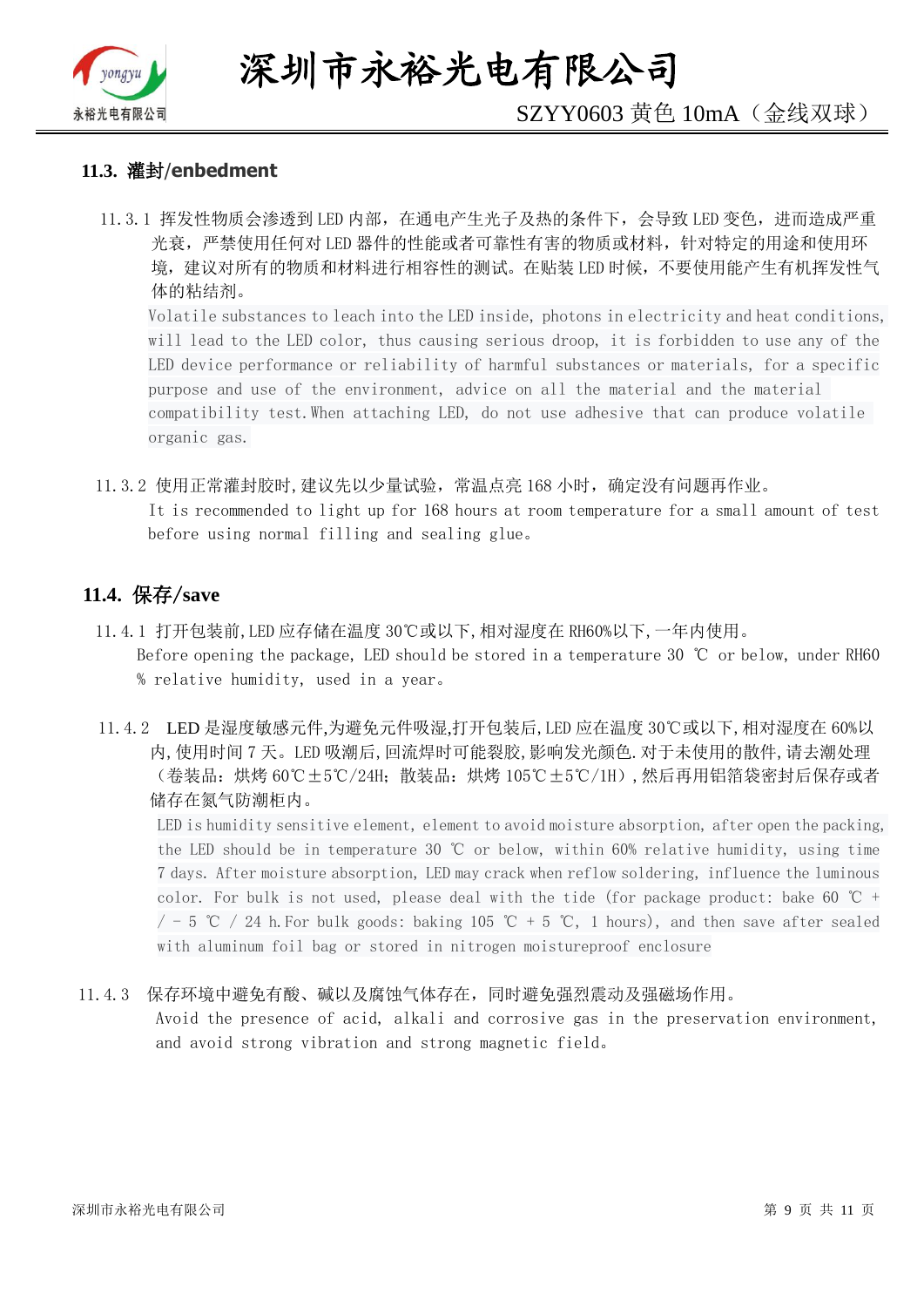

# SZYY0603 黄色 10mA(金线双球)

#### **11.5.**静电**/electrostatic**

- 11.5.1 静电或峰值浪涌电压会损坏 LED,避免在开灯、关灯时产生瞬时电压。 Static electricity or peak surge voltage will damage the LED, avoiding instantaneous voltage when the lamp is turned on or off。
- 11.5.2 建议使用 LED 时佩戴防静电手腕带,防静电手套,穿防静电鞋,使用的设备、仪器正确接地。LED 损坏 后,表现出漏电流明显增加,低电流正向电压变低,低电流点不亮等现象。

 It is recommended to wear anti-static wrist bands, anti-static gloves and anti-static shoes when using LED. The equipment and instruments used are properly grounded. After the LED was damaged, the leakage current increased obviously, the forward voltage of low current became lower, and the low current point did not light, etc。

## **11.6** 测试**/test**

11.6.1 LED 要在额定电流下驱动,同时电路中需要加限流电阻保护;否则,轻微的电压变化就会引起较大的电 流变化,从而破坏 LED。

 LED shall be driven at rated current, and shall be protected by current-limiting resistance in the circuit. Otherwise, slight voltage changes will cause large current changes, which will damage the LED.

11.6.2 在电路导通或关闭情况下,要避免瞬间浪涌电压的产生,否则 LED 将被烧坏。

 When the circuit is on or off, avoid sudden surge voltage. Otherwise, the LED will be burnt out

请参照下图示检测 LED:/Please check the LED as shown



11.6.3 顺向电压 VF 过高或反向电压 VR 过高, 均会损坏 LED.

If the forward voltage VF is too high or the reverse voltage VR is too high, the LED will be damaged.

#### 11.6.4 点亮或测试 LED 时,加在 LED 两端的反向电压不得高于 5V,否则容易击伤 LED. When lighting or testing the LED, the reverse voltage added on both ends of the LED shall not be higher than 5V, otherwise it is easy to damage the LED.